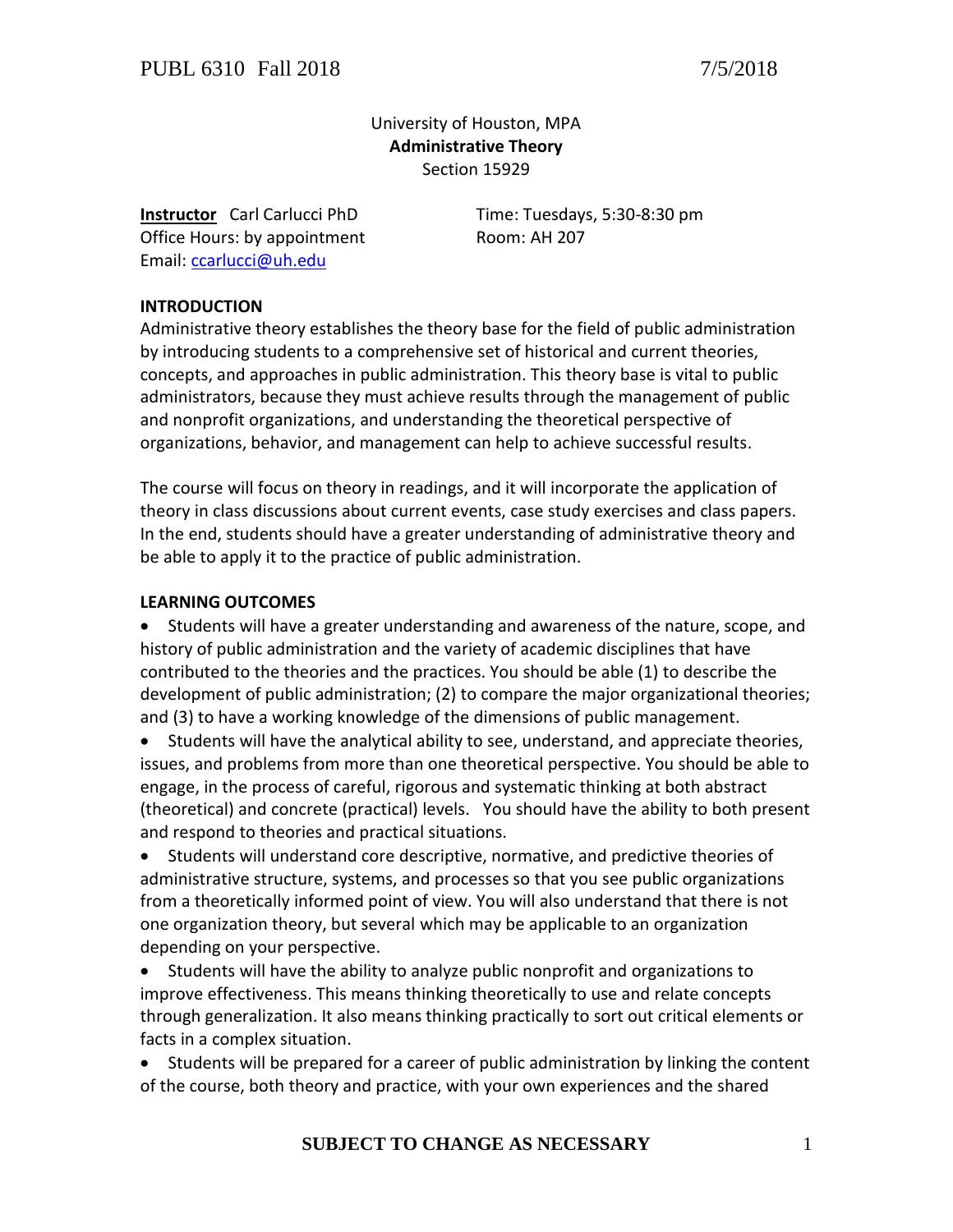experiences of the other class participants. You should be able to actively participate as a team member and ideally as a leader.

### **REQUIREMENTS FOR THE COURSE**

The requirements for this class are reading, writing and presenting. You are responsible for doing the required readings, **carefully and thoughtfully**, producing written commentaries and preparing yourself for the class discussions. You are expected to participation in each class discussion and in any online exercises.

The practice of public administration takes place in organizations in public settings. Modern technologies empower both the public and the practitioners of public administration by creating access to information and enabling peer-to-peer exchanges. Your participation and success as a management in public organizations requires a functioning knowledge of modern communications technology. **This course uses a hybrid teaching model, combining online classes and in-person class meetings**. Much of the course communication is by email and some of the instruction is conducted online (See the 8 highlighted classes). We will use the course BLACKBOARD site to provide reading materials, to present class lectures, to distribute and submit assignments, and to conduct group discussions and exercises. The online classes are an opportunity for you to work on you own, set your own schedule, have group meetings and complete project assignments. During these weeks you should work ahead or catch-up, or schedule other activities you need to accommodate.

Your success in this course requires that you can access and use these tools. Please make sure that your email address is current and correct in PeopleSoft and BLACKBOARD (BB). You must routinely check your email for communications. Course emails "push" information to you using BB and are clearly labelled as such. Missing these emails is not an acceptable excuse. You will "pull" course materials from BB. You will post information for class discussions and group case study assignments.

Class attendance, participation and preparation: The readings for this class are selected to prepare you for both the in-class discussion and online discussion of specific topics.

Each week you are expected to record a critical review of each of the guest lecture videos and the assigned articles in your journal (see MY JOURNALS). A critical review is an evaluation of the assigned articles, text or video. This is an assessment of the content of the material, the purpose, strengths and weaknesses, and a summary of what you learned. **While for practitioners an uncritical view may be acceptable, as students and scholars you need to do more than simply explain the claims or answers in the reading, you need to be able to critically dissect or defend them.** There are also some questions in the JOURNAL for specified class readings or video lectures, so be sure to answer these with your review of the readings. (See the SAMPLE Journal postings for the Class 1 readings.) You are not to summarize the reading assignments in the Rainey

#### **SUBJECT TO CHANGE AS NECESSARY** 2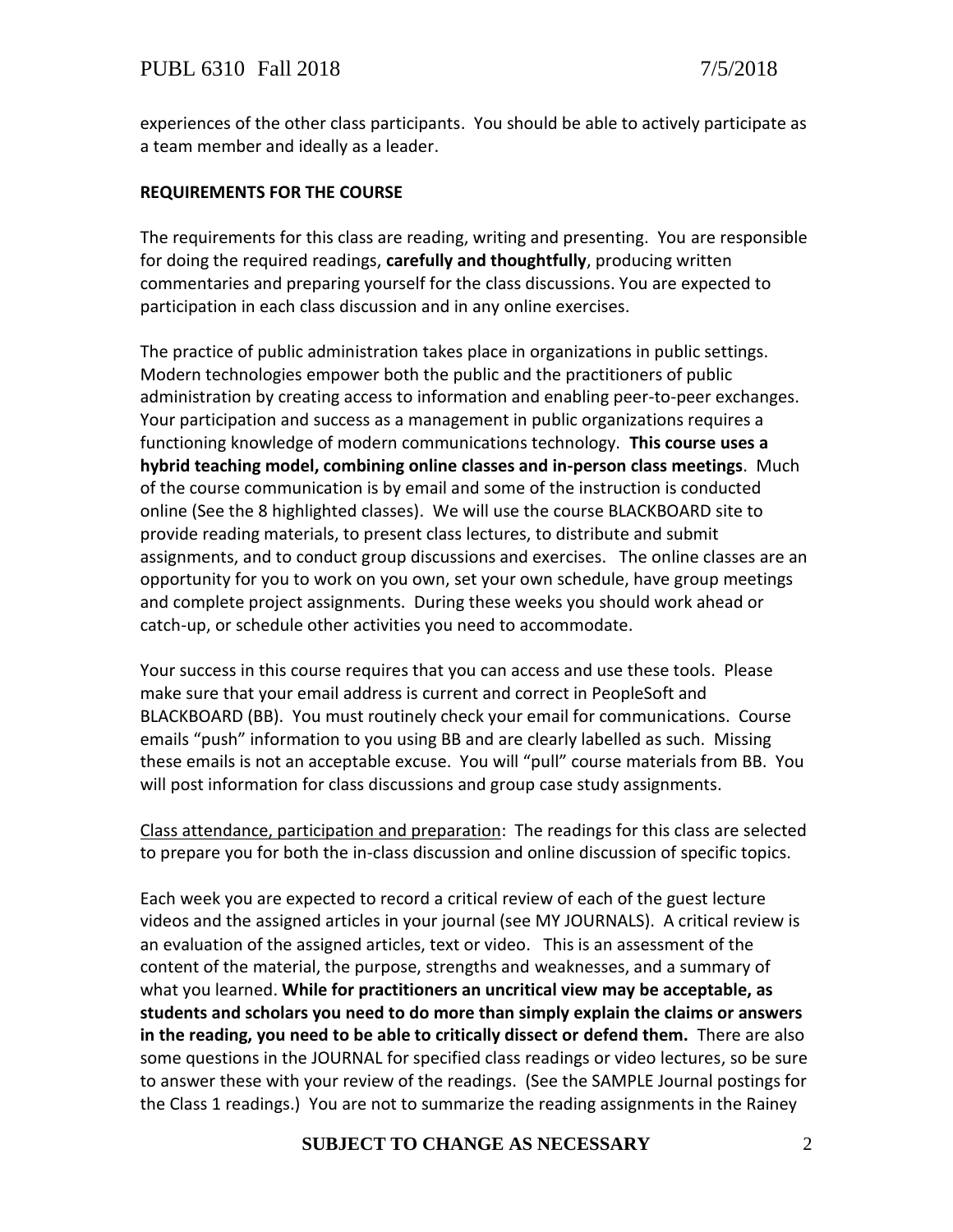and Galbraith textbooks, although you may be asked questions related to these readings.

Also, each week you will produce at least one discussion question based on your analysis of how the theory and lessons from the readings and articles would be applied to the case readings, current event readings or video presentation included for that class. **These should be in the form of a paragraph including a citation from the reading, a short discussion and a critical question.** You will post your questions to the DISCUSSION section in BB by the weekend (Sunday midnight) so that other students will have time to respond. You will "moderate" discussion of your questions and then post your answers prior to the next class. Don't ask questions for which you do not have an answer. You are not testing other students. Questions may be selected for discussion in class, presented by the student authors, with their answers. This requirement will begin with the Class 2 reading assignments. (See the SAMPLE discussion questions for the Class 1 readings.)

### Posting requirements: (See my examples)

- Post coherent statements/narrative and not fragmented sentences/paragraphs. Include citations with page numbers.
- Post by Sunday night, providing opportunities for others to post i.e., don't answer your own posts until others have commented.
- You will "moderate" discussion of your own questions and then post your answers prior to the next class.

Starting Monday you should post responses to questions. You can earn points towards your grade for responding to questions. Don't post new questions.

Response requirement: Respond to other posts and indicate either support or a difference of opinion with the post and explain your reasoning*.*

- Post critical responses to postings, not repetitious agreements.
- Add new material or citations

Semester Writing Project: Much of what we know about public administration is based on case studies, stories told by public managers (Hummel, 1991). You will develop a case study based on a designing or redesigning organization, program or policy you have encountered or you know of. You will submit the proposed topic in a memo to me by the end of the fourth week of class. Your proposal should be at least 1,000 words. See the Sample Proposal in the INFORMATION FOLDER. Also, sample case studies are posted in the CASE STUDIES folder.

You will have the remainder of the semester to read and research associated articles, identify the portions relevant to your organization, and produce a twenty page (5,000 words minimum) case study supporting your analysis and recommendations. You will be expected to submit a graduate-level quality paper, on time, using TURNITIN on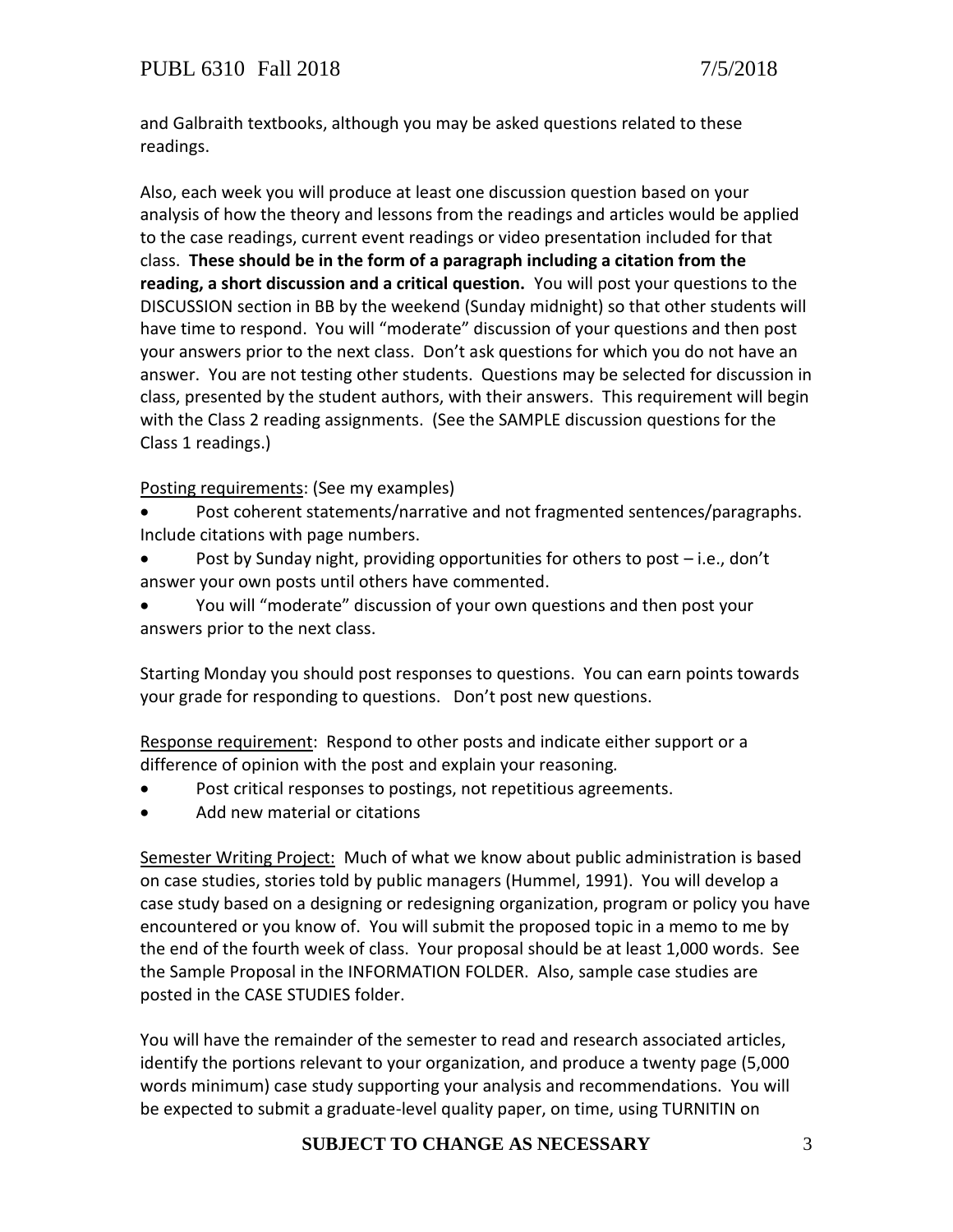Blackboard. TURNITIN will check your paper for similarity with other works. A similarity score of over 10% for your paper is not acceptable. (See *Writing Public Policy* p. 90).

See Galbraith, C. 1, II. Designing The Organization and III, Developing the Details (p. 11).

 Submit topic proposal by week 4 based on the Star model, Fig 1.1 and 1.2. There is a SAMPLE case study proposal in the INFORMATION folder.

- Present your topic to the class in week 6, including Tools 1.1, 1.2, 2.1-2.6.
- Final paper due Dec. 5, 2018.

Work Group Exercises beginning in Part 2 of the course. (subject to change based on class size)

Case Studies -- Each student will participate in two group exercises during weeks 7,8,9 and weeks10,11, 12 .

 You will collaborate on solutions to case studies. Each group member's collaborative effort and participation is judged based upon his/her performance in BB's discussion group format.

 As part of this project, your group will complete a schedule of work and individual assignments. See the sample work schedule in the CASE STUDIES folder.

 The final product will be a group solution to the case study, using the tools in Galbraith, that is presented to the class in class 9, and class 12.

**Grading:** these are the class activities and the points you can earn (For details see Grading Rubrics posted in the Course Information folder or attached to specific assignment.)

**Preparation and presentation**: 30 points possible, as evidenced by your posted JOURNAL notes and answers.

**Participation**: 10 points possible, based on your DISCUSSION questions, moderating your question and answering other student's questions.

**Semester project:** 5 points possible for written project proposal, 5 points possible for class presentation of project, and 30 points possible for final paper.

**Group exercises**: two with 10 point possible for each.

## **Required Textbooks**

1) Rainey, Hal G. (2014).*Understanding and Managing Public Organizations*. Jossey-Bass Publishers: San Francisco (Use the  $4^{\text{th}}$  or  $5^{\text{th}}$  edition, the chapter topics appear to be the same, but my page numbers and references are to the fifth edition.)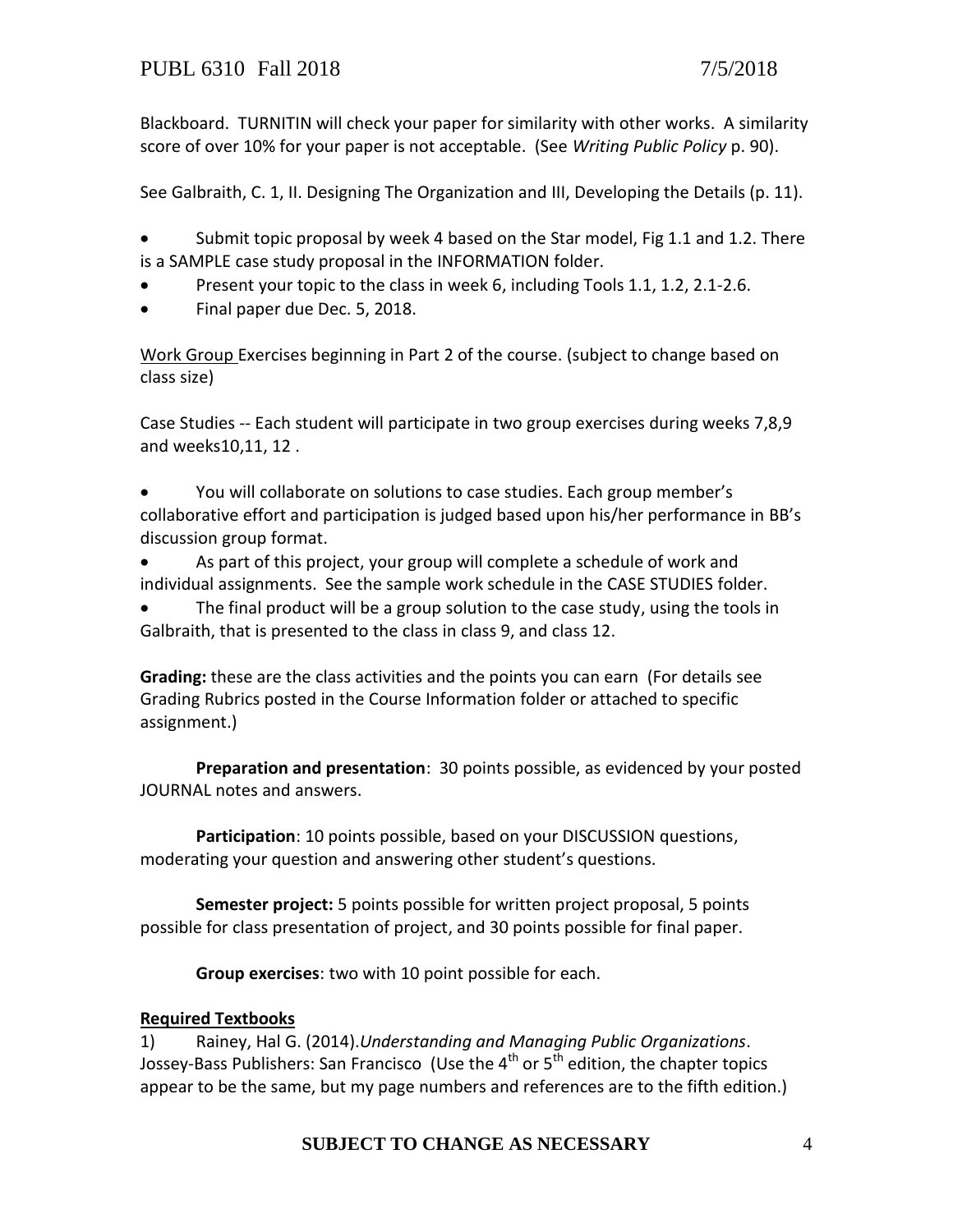2) Galbraith, Jay, Diane Downey, and Amy Kates (2002) *Designing Dynamic Organizations*. American Management Association.

Articles are posted in BB in the READINGS folder.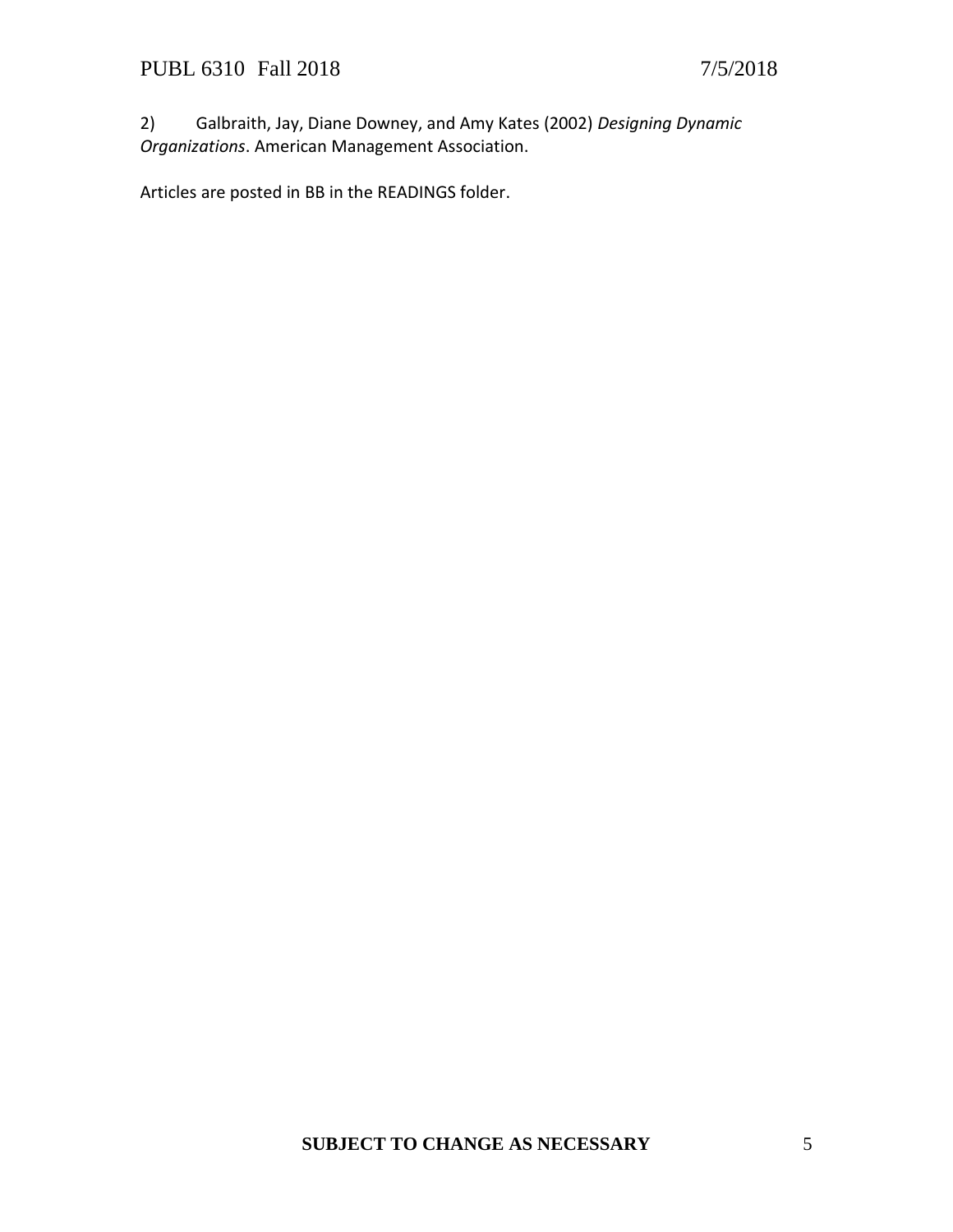### **COURSE OUTLINE: PUBL 6310 Outline and Assignments (Subject to change as necessary) PART 1. Theories of Public administration**

### **Class 1 –Introduction-The Study of Administration** (8/21/2018)

Introduction and discussion of the readings, review of new concepts and terms. The instructor will post sample JOURNAL entries and DISCUSSION questions and present these in class.

Articles:

A. Wilson, Woodrow (1887). The Study of Administration.

B. Lynn, Laurence E. (1993). Theory in Public Management.

C. Frederickson, eta al. (2012). Administrative Theory as Political Theory, C.3, *The Public Administration Theory Primer*, 43-47. Westview Press: Boulder.

Current events: Democratic governments all face similar challenges. In the CURRENT EVENTS folder, read Remaking the Bureaucracy in India (2014) from *The Economist.* Current events: View another bureaucracy in action. In the CURRENT EVENTS folder, read Bureaucracy In Egypt (2016) from *The Economist*.

If you are new to the study of public administration and need some background, listen to this YouTube video and take notes. It is audio only. This is a short presentation of the history and major theories of public administration. It provides context for the class readings. The presentation is rich in content but moves along very fast. Don't try to memorize the details or the dates. Our focus is on the theories and concepts.

PUBLIC ADMINISTRATION (May 8, 2014) (time 33:47) [https://www.youtube.com/watch?v=W9J\\_4SyIMQE](https://www.youtube.com/watch?v=W9J_4SyIMQE)

#### **Part 2: Your Case Study**

Planning Your Case Study. Case Study Analysis Frameworks

**Class 2 – The Role of Theory in Understanding Public Organizations** (8/28/2018) Complete readings, post your JOURNAL entries and DISCUSSION questions.

Articles:

A. Yarwood, D. (1996, November). Stop Bashing the Bureaucracy. *PAR*, 56, 6, 611- 612.

B. Shangraw, R.F. et. al, (1989) Public Administration as a Design Science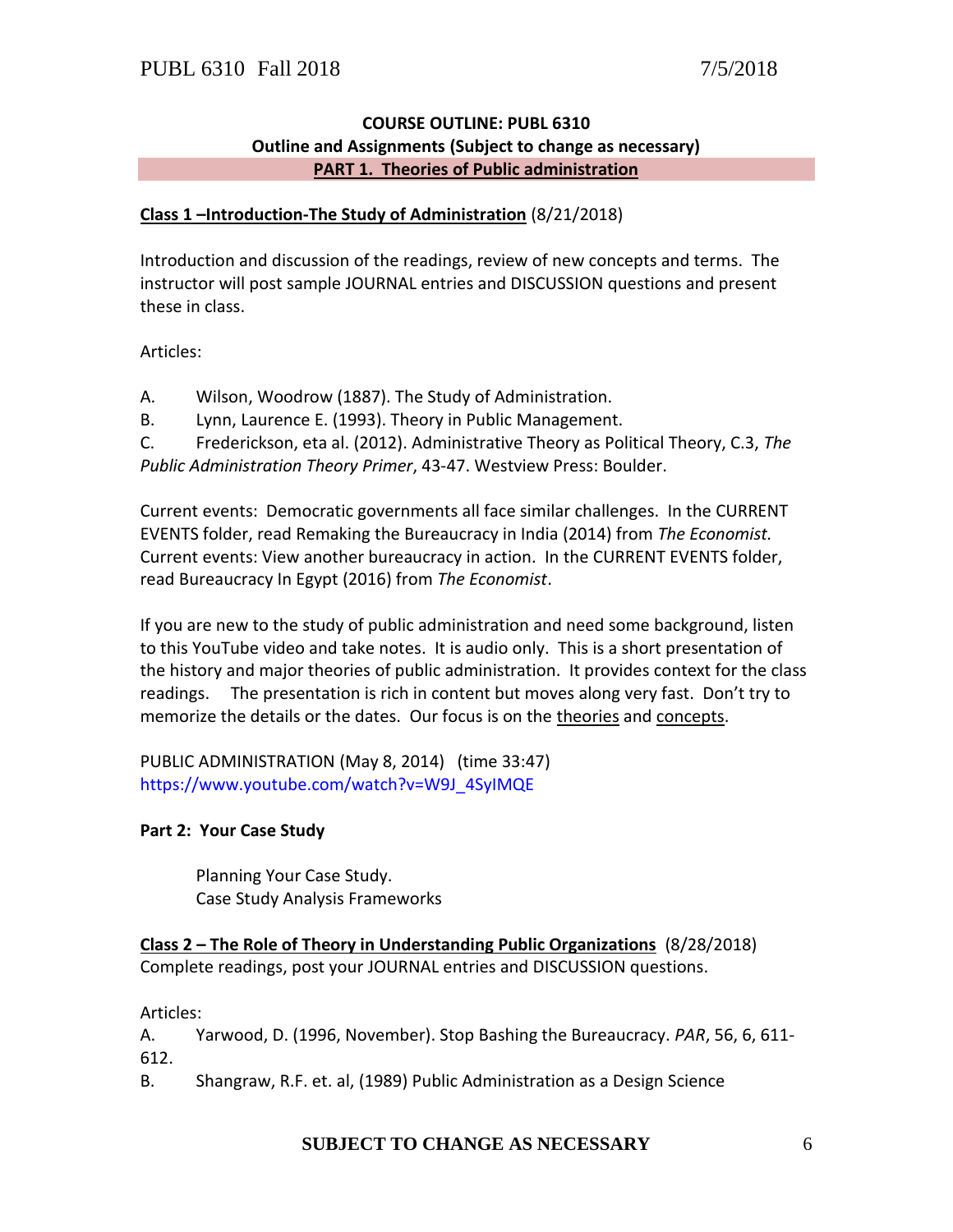C. Fukuyama, F. (2004) Why There is no Science of Public Administration. *Journal of International Affairs*.

D. Meier, K. J. (2010) Governance, Structure, and Democracy: Luther Gulick and the Future of Public Administration. *Public Administration Review (PAR)*, S284-S291.

E. Galbraith et al. (2002). *Designing Dynamic Organizations*, Preface

F. Galbraith et al. (2002). Getting Started [Strategy], C. 1.

G. Galbraith et al. (2002). *Designing Dynamic Organizations.* Determining the Design Frame, C. 2.

Video presentation for Galbraith chapters.

<https://uh.mediasite.com/mediasite/Play/403b4fe0b26d491fa9074fcc614684ba1d>

**Part 2. Semester writing project tools**. Note: The posting of JOURNAL entries and DISCUSSION questions is not required for Galbraith chapters, but these may appear as JOURNAL questions and will be extensively discussed in class.

Semester writing project: Assignment

Select an organization to design or to redesign – e.g., an organization where you work or have worked; or an organization extensively examined in the press or current reporting such as the Veterans Administration, Art League, Houston Police Department, etc. This design or redesign will result in your final paper. See Galbraith, II. Designing The Organization and III Developing the Details (p. 11).

- Submit topic proposal by week 4 based on Star model, Fig 1.1 and 1.2.
- Present proposed topic to the group in class 6, including Tools 1.1, 1.2, 2.1-2.6.
- See SAMPLE materials in BB: outline, proposal and work schedule

**Class 3 –The Role of Public/Nonprofit Organizations and Bureaucracy** (9/4/2018) Complete the readings, listen to the video, and post your JOURNAL entries and DISCUSSION questions.

**Overview of Classical and Neoclassical Organization Theory** (time 22:49) Dr. Ricardo D. Rosa (2012) University of Massachusetts- Dartmouth <https://www.youtube.com/watch?v=EXMlmL5ta74>

Listen to this YouTube video and take notes. This is a short presentation of the history and major theories of organization. It describes how they apply to teaching, which is of interest for us only as an example of how theory can be applied to practice. It provides context for the class readings. It is a narrated PowerPoint and of good quality. The presentation is rich in content but moves along very fast. Don't try to memorize the details. Our focus is on the theories and concepts, not names and dates.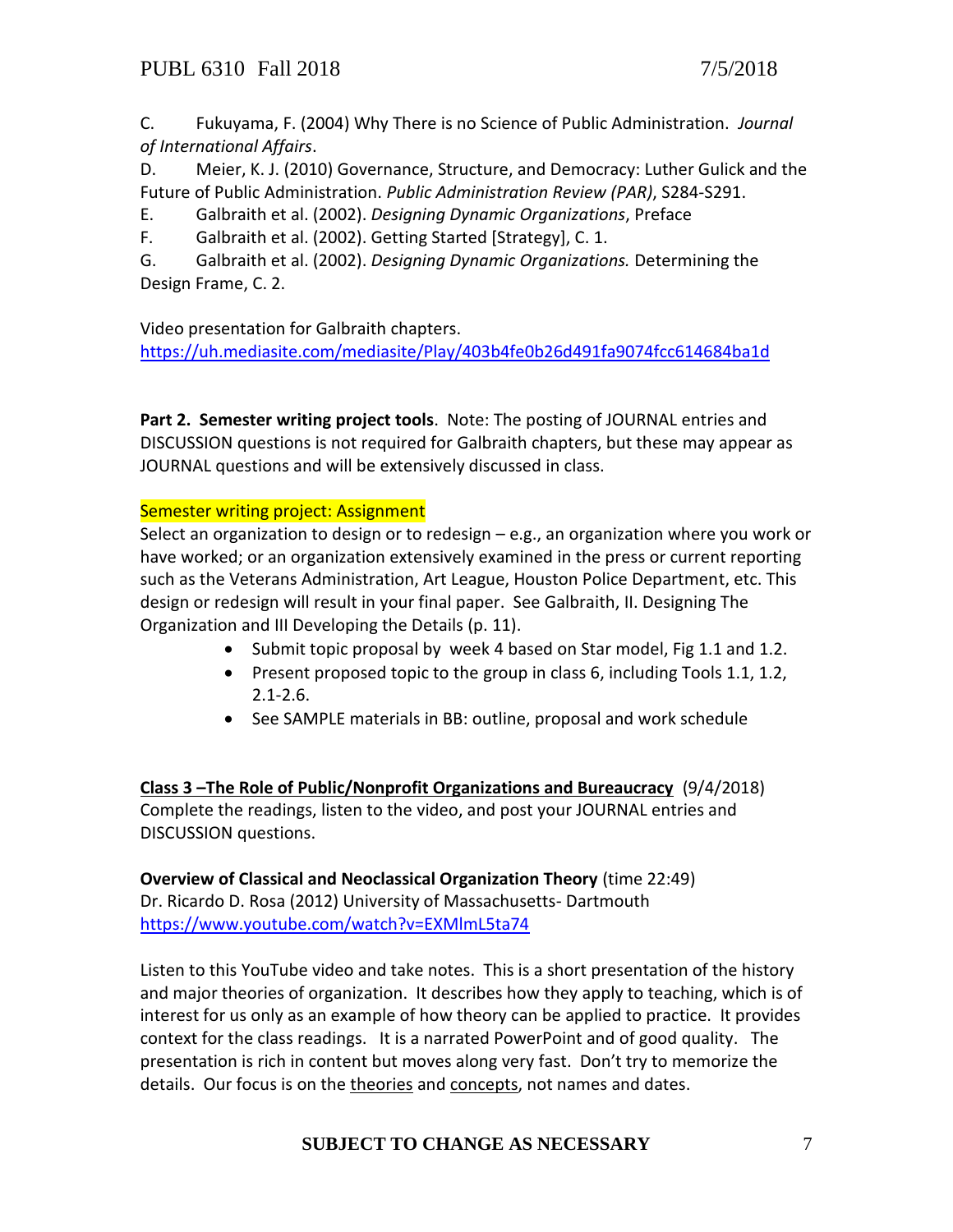**Readings**: complete readings. Post your JOURNAL entries and DISCUSSION questions.

- A. Rainey, The Challenge of Effective Public Organization and Management, C.1.
- B. Rainey, Understanding the Study of Organizations: A Historical Review, C.2.
- C. Rainey, What Makes Public Organizations Distinctive, C.3.

D. Mintzberg (2005). The Five Basic Parts of the Organization. In Shafritz, et al.,  $(219 - 230)$ .

E. Moulton, Stephanie and Charles Wise (2010) Shifting Boundaries between the Public and Private Sectors: Implications from the Economic Crisis. *PAR*, 349-360. [The case studies, pp. 351-357, are interesting and helpful, but not necessary to understanding the authors' intent.]

**Part 2**. Semester project readings and research.

**Video lecture and online**

**Class 4 –Why is Government Different? Organizational Environment, Political Power, and Goals & Effectiveness** (9/11/2018)

Complete the readings, watch the video. Answer JOURNAL questions and DISCUSSION questions.

Week 3 review and week 4 readings.

<https://uh.mediasite.com/mediasite/Play/a9dcf11e0dfc4524a20c57157bc18db41d> (Time 1:53:49)

Readings: Rainey (2009)

- A. C. 4. Analyzing the Environment of Public Organizations, (pp. 89-109).
- B. C. 5. The Impact of Political Power and Public Policy, (pp. 110-142).
- C. C. 6. Organizational Goals and Effectiveness
- D. C.7. Formulating and Achieving Purpose

Current Events: Read Flooding, Texas, Government's Response: Emmett calls for sweeping changes to region's flood control strategy. This is an example of designing an organization.

Semester Writing Assignment Proposal due in BB by the end of this week (Sunday,9/16, midnight). And take no chances, also email me a PDF version!

#### **Guest Lecture Videos and Online**

**Class 5 –Organizational Dimensions of Leadership, Management, Culture, & Teamwork** (9/18/2018) Complete the readings, review the video interviews and post your JOURNAL entries and DISCUSSION questions.

## **Howard K. Koh: Leadership in Public Service: Voices in Leadership** (32:39)

Harvard T. H. Chan School of Public Health and Harvard Kennedy School of Government (2015)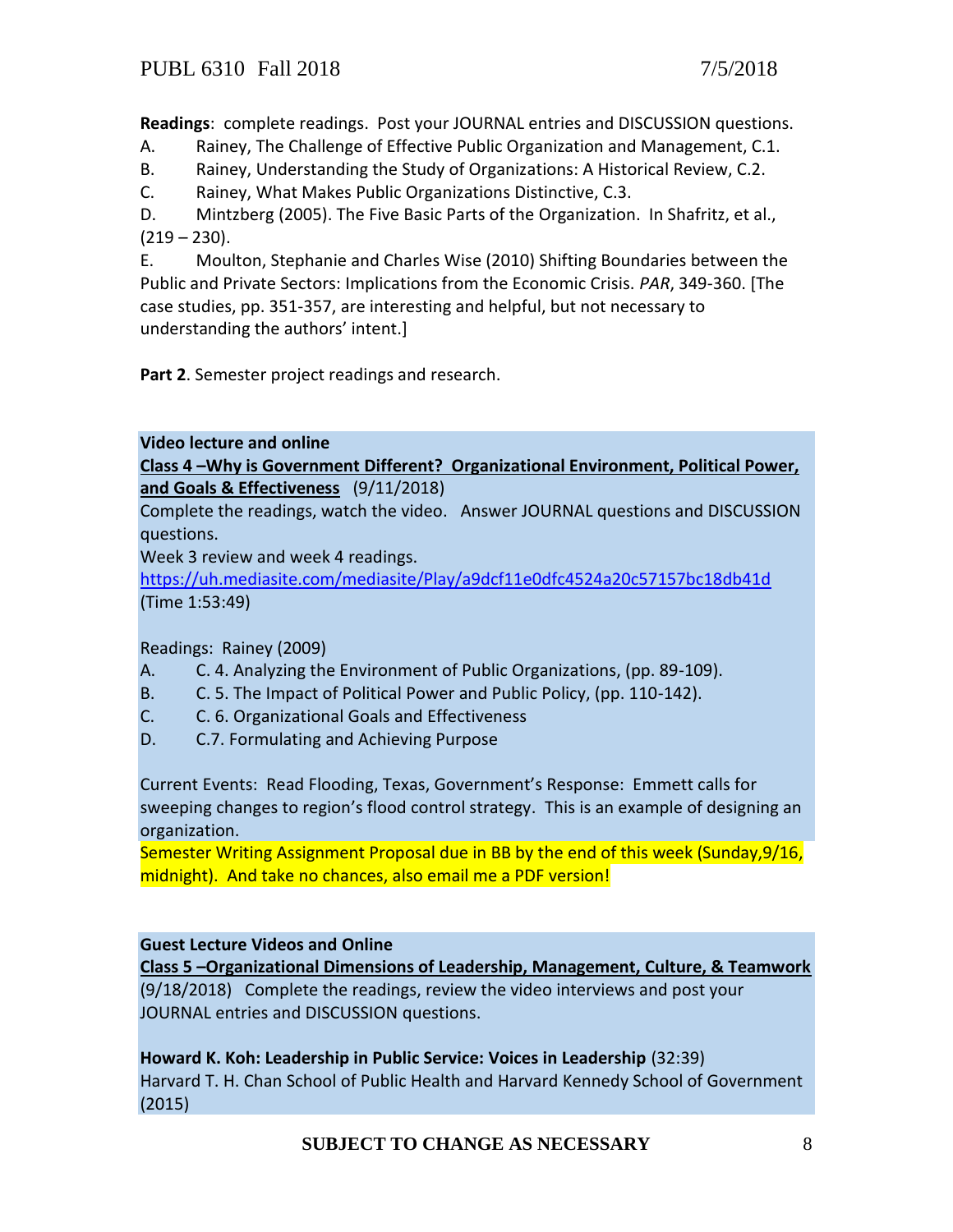# [https://www.youtube.com/watch?v=2Z2qVuKbYQI&list=PLLCxxD34rjec\\_5EwmjHAyEP7](https://www.youtube.com/watch?v=2Z2qVuKbYQI&list=PLLCxxD34rjec_5EwmjHAyEP7QdbSlNK0K&index=34) [QdbSlNK0K&index=34](https://www.youtube.com/watch?v=2Z2qVuKbYQI&list=PLLCxxD34rjec_5EwmjHAyEP7QdbSlNK0K&index=34)

# **Steve Ballmer: CEO Can Not Delegate Business Culture** (57:01)

Stanford Graduate School of Business (2009) Actual discussion of leadership starts at time index 9:00 and finishes at 24:00. Much of the rest is questions about Microsoft except at 36:00 to 49:00. <https://www.youtube.com/watch?v=W-BdCpZjZxU>

These are two very different leaders in different organizations and environments. How are these organizations different? What do we learn from each leader? What are the differences in their leadership lessons and why? Think in the terms and concepts Rainey presents.

Readings: Rainey (2009)

- A. Organizational Structure, design, technology, and information technology, C.8.
- B. Leadership, Managerial Roles, and Organizational Culture, C.11.
- C. Teamwork: Understanding Communication and Conflict in and Among Group, 12.

### **PART 2. The Practice of Public administration**

**Class 6 –Applying Organizational Theories** (9/25/2018)

In-class review of organization case study, Snack Pack For Kids (**SP4K**). Read the case (in the CASE STUDIES folder), takes notes or annotate a copy, and come to class ready to discuss and analyze the case. Watch the video. Answer the questions in the week 6 JOURNAL. Your participation in this discussion will count towards your grade.

Presentation of your topic proposals. Including results of Tools 1.1, 1.2, 2.1-2.6.

<https://uh.mediasite.com/mediasite/Play/26430f871cdc4c3ca14b1ea0d9ca70de1d> (Time 1:53:43)

Group Exercise #1. County Government Reorganization

The purpose of this exercise is to develop the ability to analyze public organizations to improve effectiveness. This means thinking theoretically to use and relate concepts through generalization. It also means thinking practically to sort out critical elements or facts in a complex situation. Groups will be randomly assigned in BB. Case presentation is due in class in week 9.

 Galbraith et al. (2002) *Designing Dynamic Organizations*. C. 3. Designing the Structure, (pp. 58 – 133).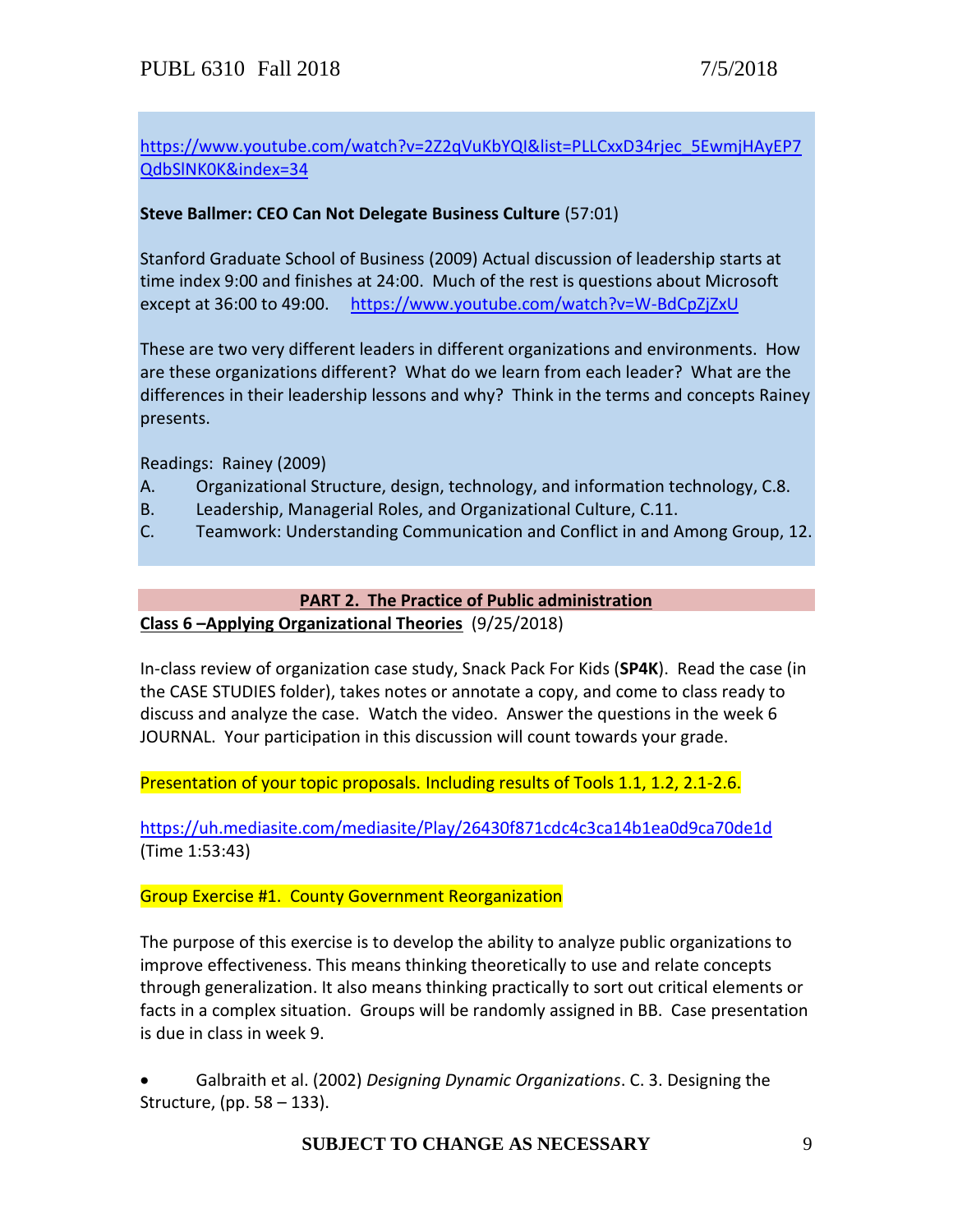Galbraith et al. (2002) *Designing Dynamic Organizations*. C. 4. Processes and Lateral Capability, (pp. 134 – 188).

 Galbraith et al. (2002) *Designing Dynamic Organizations*. C. 5. Defining and Rewarding Success. 189 - 226.

 Galbraith et al. (2002) *Designing Dynamic Organizations*. C. 6. People Practices (pp. 227-252).

 Galbraith et al. (2002) *Designing Dynamic Organizations*. C. 7. Implementation, (pp. 253 – 270).

Your team must turn in a work schedule for this project. See Samples in the CASE STUDIES folder.

## **Guest Lecture Video and Online**

**Class 7 – Case Study, City of Pearland** (10/9/2018)

Complete the readings, review the introduction and watch the video, then post your JOURNAL entries and DISCUSSION questions

**Guest lecturers**: Clay Pearson, John McCarter, Office of the City Manager, City of Pearland. (1:16:49)

<https://uh.mediasite.com/mediasite/Play/d5fe79fa7d6e4848ab3e03a6878a1d681d>

Reference: <http://www.pearlandtx.gov/government/administration>

Reading: read this article as a basis for understand the guest lecture

A.Selden, S., Brewer, G., Brudney, J. (1999) The Role of City Managers: Are They Principals, Agents or Both? *American Review of Public Administration*, Vol 29 No. 2, pp. 124-148.

**Guest Lecture Videos and Online**

# **Class 8 –Theories About Power and People** (10/2/2018)

Readings: complete readings. Post your JOURNAL entries and DISCUSSION questions. Review video lectures, complete readings and post questions.

# *Jack Welch on Management Style* (time 8:24)

SpeakersDotCom October 2014 <https://www.youtube.com/watch?v=vBVc9nbXjCw>

*Some Thoughts on Organization Design Concepts* (2013) (time 1:20:57) Book: *It's All About Work* ,Dr. Stephen D. Clement University of the District of Columbia www.SergeyIvanov.org <https://www.youtube.com/watch?v=n1uWQyoCXsk>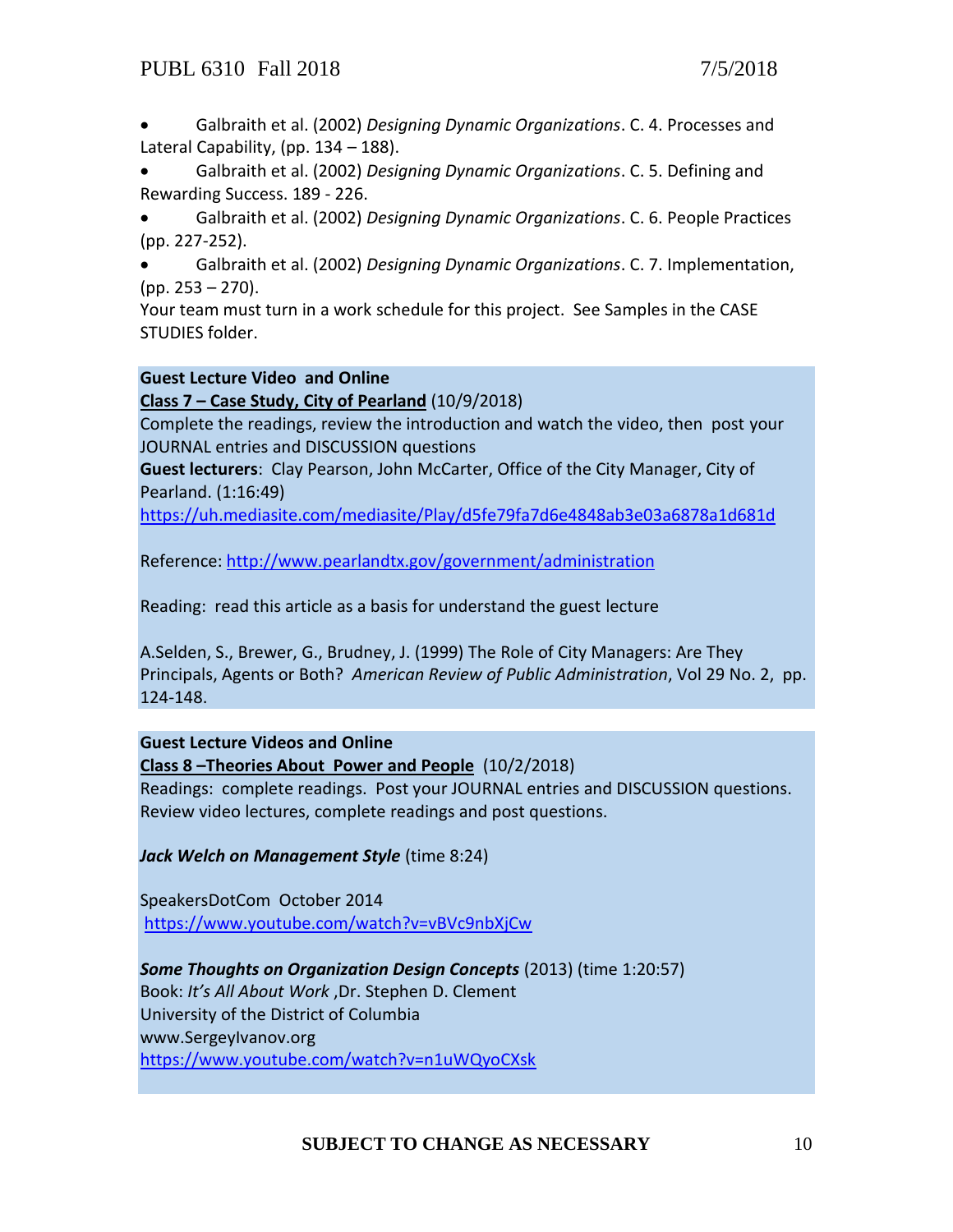See Perrow's discussion, "Why Bureaucracy?" Fig. 1, p37. What do you think of these two views of hierarchical organization?

Readings:

- A. Perrow (1986)
- a. 3. Human Relations Model (pp. 79-85 and 97-110).
- b. 4 The Neo-Weberian Model: Decision-making (pp. 119 131) (in decisionmaking document) and Technology (pp. 140-156).
- c. Control Graph Theory (pp. 111-114).
- B. McGregor (2005). The Human Side of Enterprise. In Shafritz, et al. (pp.179-184).

**Class 9 –Dimensions of organizational management** (10/16/2018) Group Exercise #1 Presentations

Readings: complete readings. Post your JOURNAL entries and DISCUSSION questions. A. Agranoff, Robert and Michael McGuire (1998). A Jurisdiction-Based Model of Intergovernmental Management in U.S. Cities. *Publius: The Journal of Federalism*, 28, 4, 1-20.

B. Agranoff, Robert (2006). Inside Collaborative Networks: Ten Lessons for Public Managers. *Public Administration Review*, Supplement to 66, 56-65.

Group Exercise #2. Regionalizing Specialized Police Operations (2008) *The Electronic Hallway*, University of Washington. Groups will be assigned. Your team must turn in a work schedule for this project. See Samples in the CASE STUDIES folder..

**Guest Lecture Videos and Online**

**Class 10 - Case Study: Management of networked arrangements** (10/23/2018) **Guest Lecturer,** John W. Boerstler, Executive Director NextOp (1:22:34)

<http://www.nextopvets.org/>

Group Exercise #2 Assignment: Regionalizing Specialized Police Operations (2008) *The Electronic Hallway*, University of Washington

Readings: complete readings. Post your JOURNAL entries and DISCUSSION questions.

- A. Buijs, Jean-Marie (2009). Understanding the connective capacity of program management in complex governance processes from a self-organization perspective. Paper for ASPA Annual Conference 2009 Miami.
- B. Thomson, Ann Marie and James L. Perry (2006). Collaboration Processes: Inside the Black Box. *Public Administration Review*. Supplement to 66, 20-32.
- C. Kettl, Donald F. (2006). Managing Boundaries in American Administration: The Collaboration Imperative. *Public Administration Review. Supplement to 66, 10-19. [What are the core issues for PA?]*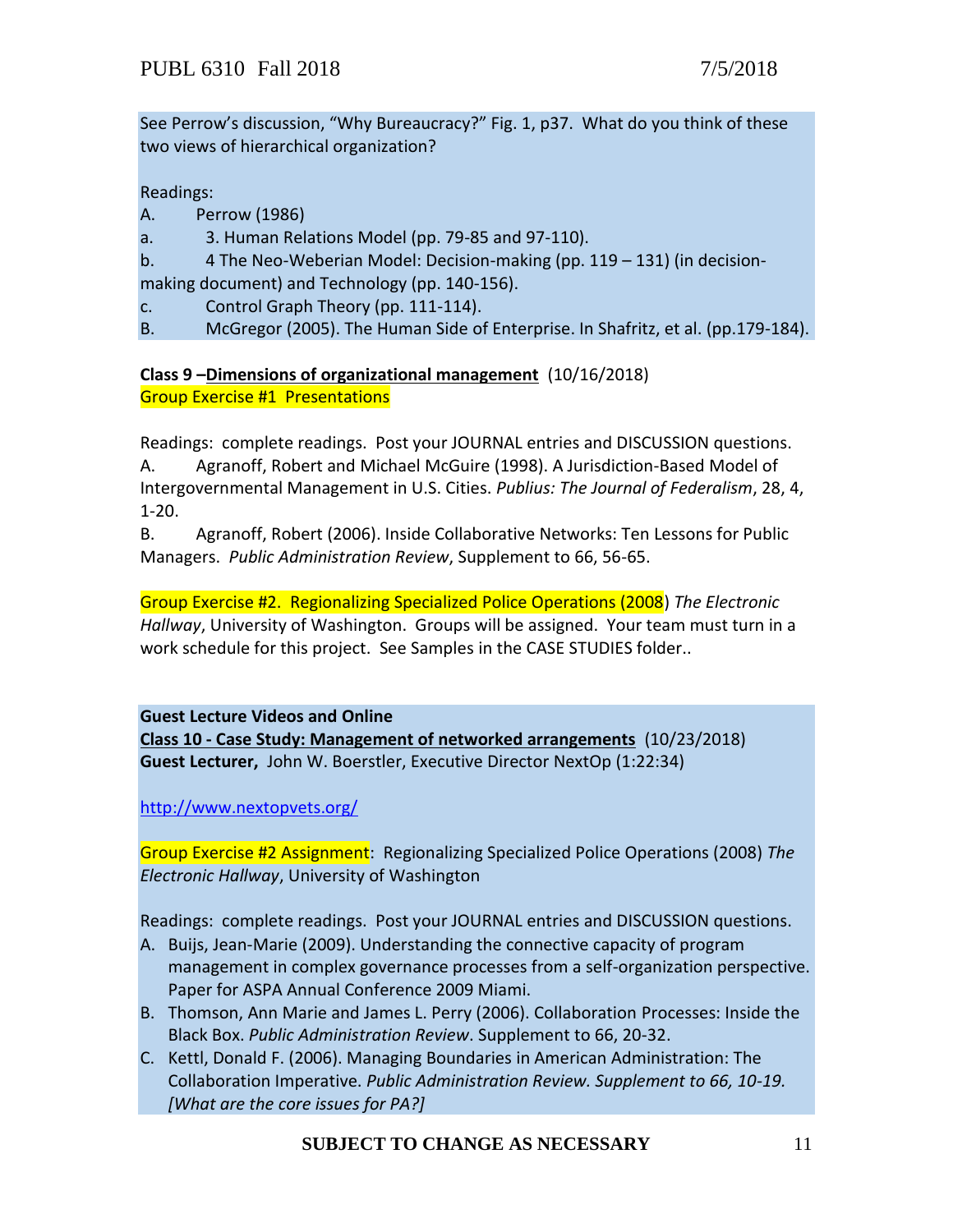#### **Guest Lecture Video and Online**

**Class 11 –Organizational pathologies, performance, and culture** (10/30/2018) Review the video lecture, the video review, complete the readings, and post your JOURNAL entries and DISCUSSION questions.

### **Organizational Culture**

(1:07:53) Joel Peterson, Stanford [Graduate](https://www.youtube.com/channel/UCGwuxdEeCf0TIA2RbPOj-8g) School of Business(2010)

Understanding the culture of an organization is important in both public and private sector organizations. If organizational behaviors are not aligned with the organization's values and mission, employees will not understand their roles and cannot trust the organization.

<https://www.youtube.com/watch?v=WXxeWqlq2Tw>

Review of Peterson Video (First 18 minutes)

Readings:

- A. In Shafritz, et al. (2005). Organizational Culture Theory, 352 357.
- B. Trice and Beyer, Changing Organizational Culture, 383 392.
- C. Janis, Groupthink: The Desperate Drive for Consensus at Any Cost, 185 192.
- D. Kanter, Power Failure in Management Circuits, 342 351.

Project: meet and work on your group project.

## **PART 3. Case Studies in Public administration**

#### **Class 12 – Dimensions of Organizing and Managing** (11/6/2018)

Readings: complete readings. Post your JOURNAL entries and DISCUSSION questions. Rainey (2009), Part II Key Dimensions of Organizing and Managing,

A. 9 Understanding People in Public Organizations: Values and Motives, 247-272.

B. 10 Understanding People in Public Organization: Theories of Work Motivation and Work-Related Attitudes, 273-313.

## **Case Study: Management of networked arrangements**

Nevada Medical Center case study (**NMC**). Carlucci (2016) Designing a Not-for Profit Healthcare Collaboration in the Context of Existing Healthcare Institutions. Read the case (in the CASE STUDIES folder) and be ready to discuss and analyze the case.

Video Lecture (1:30:06, last 15 minutes NMC case)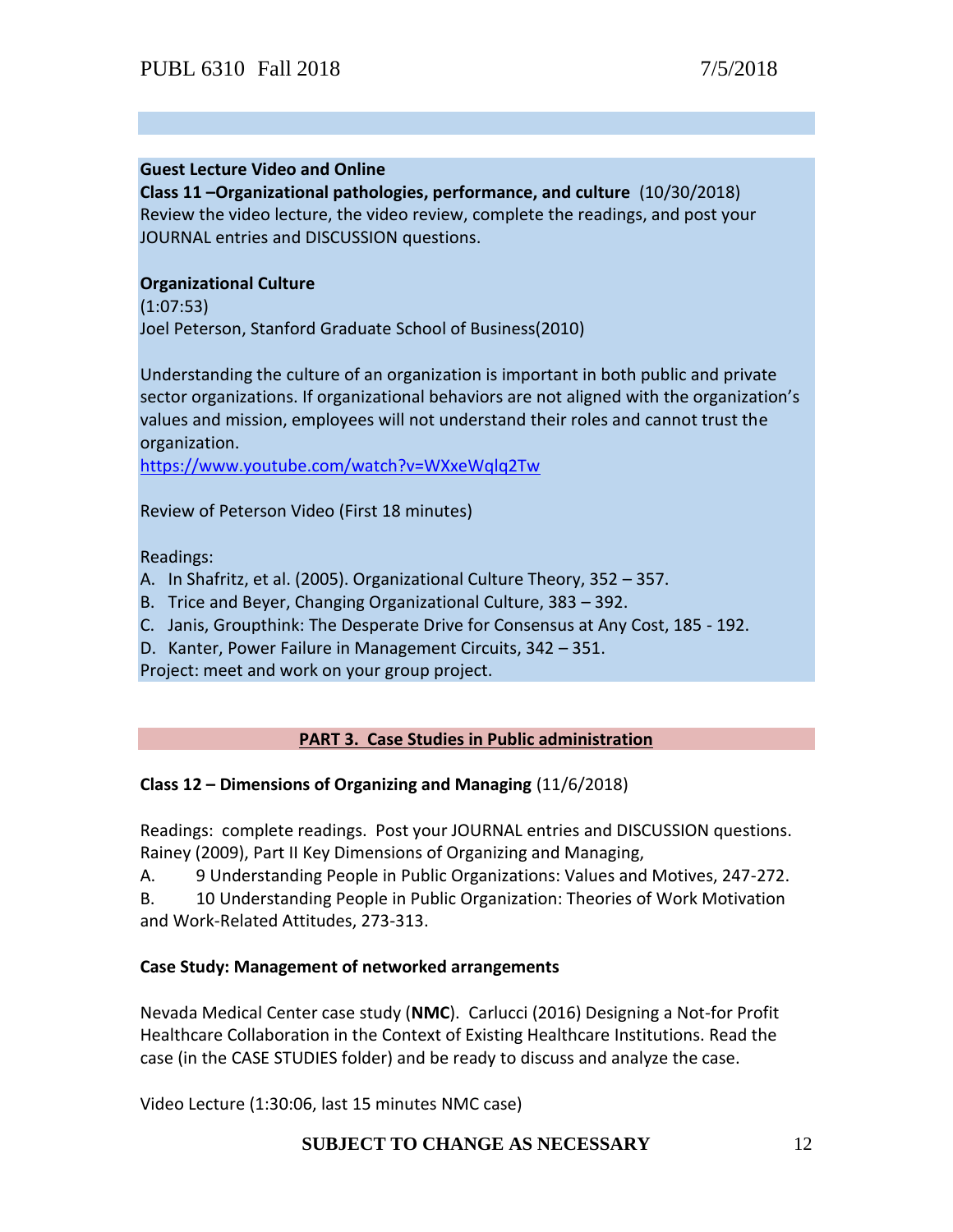Group Exercise #2 Presentations Regionalizing Specialized Police Operations (2008) *The Electronic Hallway*, University of Washington

# **Video lecture and online**

**Class 13 –Accountability** (11/14/2017)

Review the video lecture (1:33:04), complete the readings, and post your JOURNAL entries and DISCUSSION question.

## <https://uh.mediasite.com/mediasite/Play/814fbd03391f4c378189e137b86e310d1d>

A. Gormley and Balla (2008). Chapter 1 Bureaucracies as Policymaking Organizations In *Bureaucracy and Democracy*, Sage: LA, 1-33.

B. Book Review: Rigby, Elizabeth (2011). Accountability in an Intergovernmental Context: Federal Education Policy as a Cautionary Tale. *Journal of Public Administration Research and Theory*, 21, 2, 387-391. [Understand why a paradox of federal accountability efforts exists; that accountability is not a panacea; and accountability may be only symbolic.]

C. Dunn, Delmer D. and Jerome S. Legge Jr. (2001). U.S. Local Government Managers and the Complexity of Responsibility and Accountability in Democratic Governance. *Journal of Public Administration Research and Theory,* 11, 1, (73-88).

D. Koppell, Jonathan GS (2005). Pathologies of Accountability: ICANN and the Challenge of "Multiple Accountabilities Disorder". *Public Administration Review*, 65, 1, 94-108. [No need to read the case study. Pages 94-99 are very informative. Understand why more specificity is needed when addressing accountability; and understand the five dimensions of accountability.]

E. Frederickson (2007, February). When Accountability Meets Collaboration. *PA Times*.

**Case Study Education leadership accountability.** Taylor (2018) A New Principal Pushes for Change. Read the case (*New York Times* web link in the Class 13 folder), analyze in your JOURNAL and answer questions.

**Guest Lecture Videos and Online Class 14 –Leadership and Followership, and Organizational Effectiveness** (11/20/2018)

View video lectures, complete the readings, post your JOURNAL entries and DISCUSSION question.

**Jim Collins, Drucker Day Keynote** , (time 59:48) Books: *Built to Last* (2004), *Good to Great* (2001)

The Drucker Institute, May 2010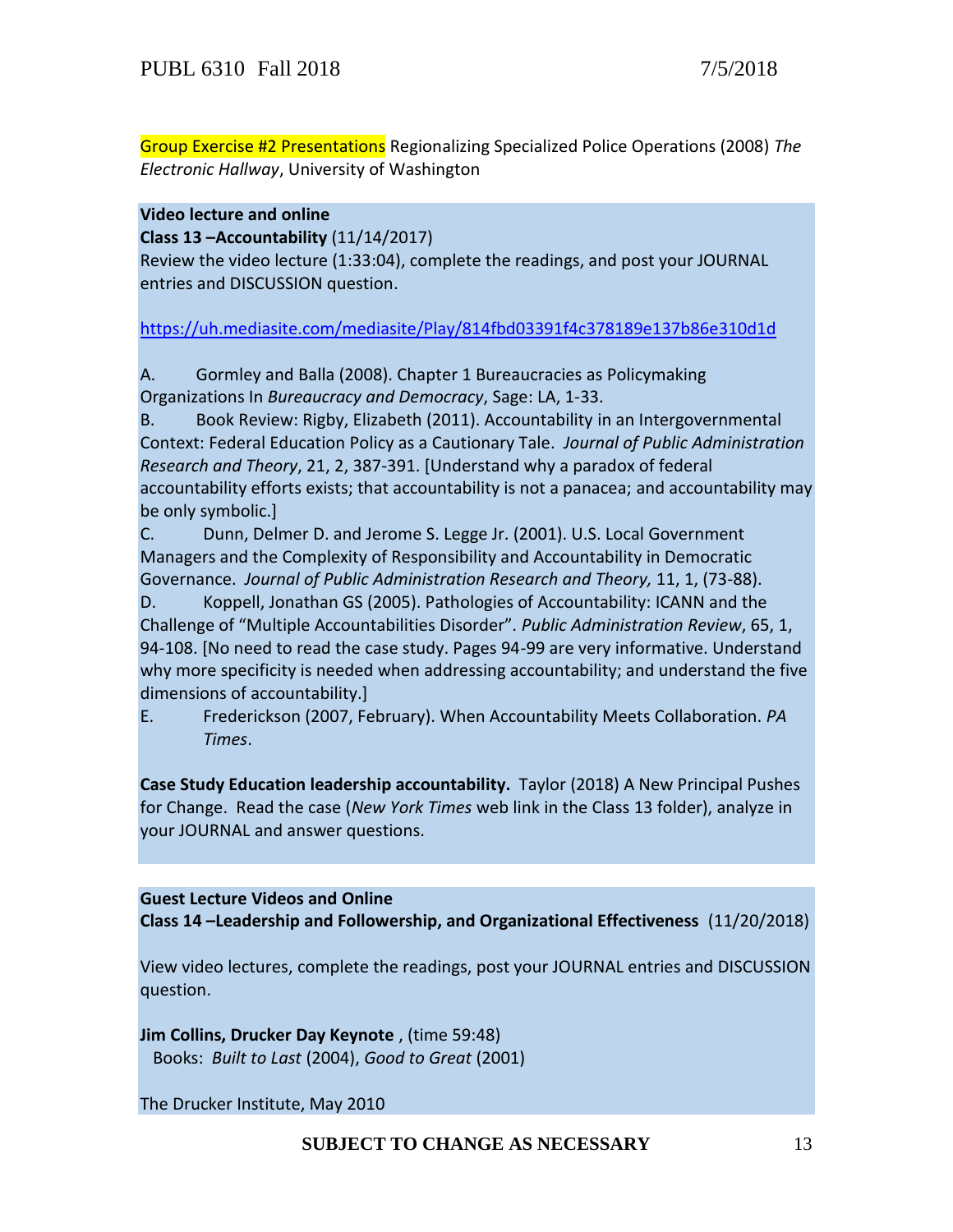<https://www.youtube.com/watch?v=7qZP4kaYcXU>

### **Barbara Kellerman on Followership** (time 1:08:13)

Books: *The End of Leadership*(2012), *Followership*(2008) Kennedy School/CPL, June 2009

<https://www.youtube.com/watch?v=kgLcAF5Lgq4>

A. Rainey (2009). Part III Strategies for Managing and Improving Public

Organizations, Advancing Effective management in the Public Sector, (pp. 419 – 456).

- B. Scott, Patrick G. (1997) Assessing Determinants of Bureaucratic Discretion: An Experiment in Street-Level Decision Making. *Journal of Public Administration Research and Theory*, 7, 1, (pp. 35-57).
- C. In Perrow (1986)
- a. Leadership and Performance (pp. 88-96).
- b. Conflict (pp. 131-140).

# **Class 15 –Wrap-up** (11/27/2018)

View the video, complete readings. Post your JOURNAL entries and DISCUSSION questions.

Video lecture (1:08:29)

Readings:

- A. Rainey (2009), professionalism, 304-306.
- B. Kettl, Donald F. (2006, November). Privatization for the New Century. *PA Times*, p. 16.

**Semester Writing Project Due Dec.5**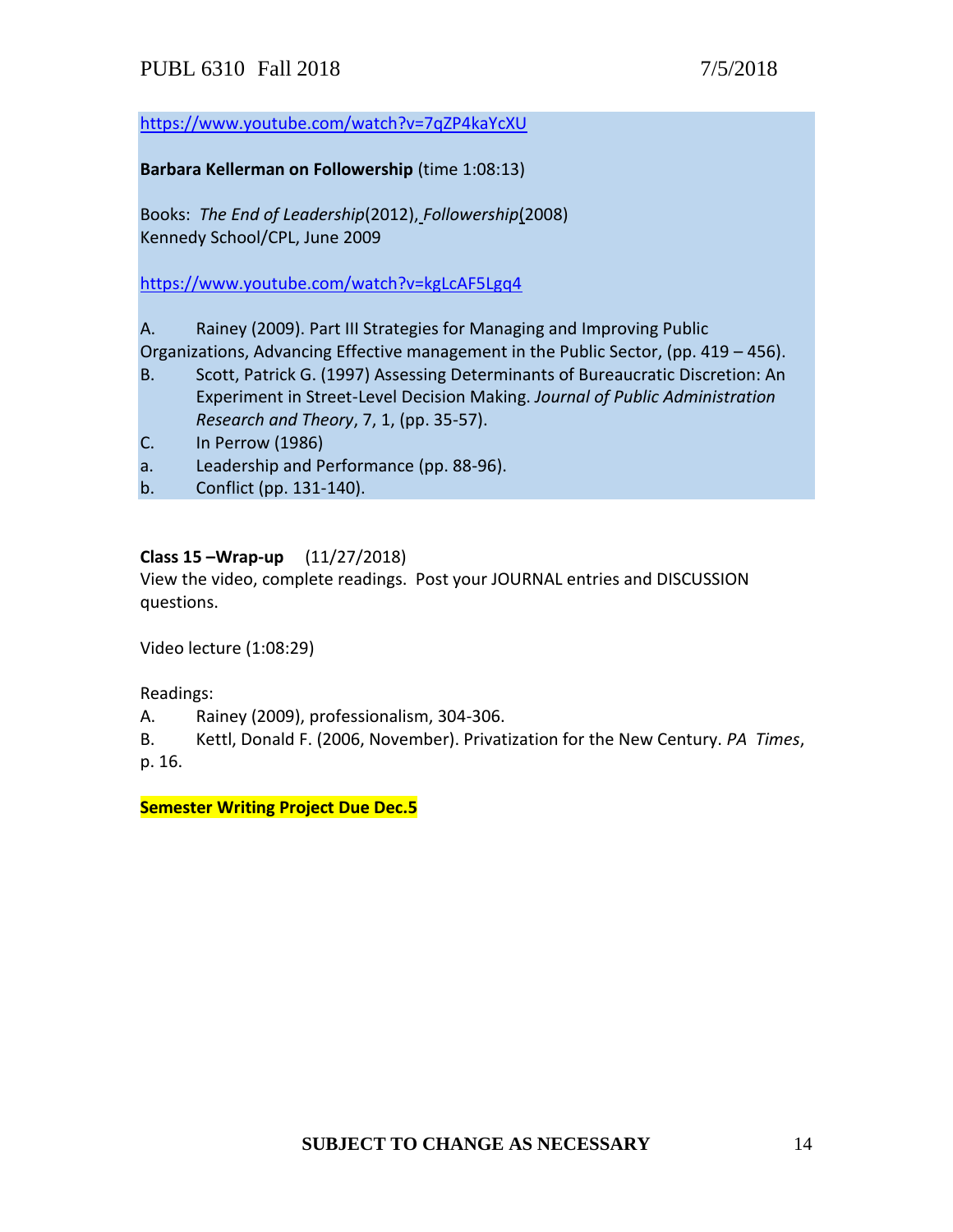# **GENERAL INFORMATION**

# **Grading**

**Grading Final Grades**: A = 4, A- = 3.67, B+ = 3.33, B = 3.0, B- =2.67, C+ = 2.33, C = 2.00, C-1.67,  $D+ = 1.33$ ,  $D = 1.00$ ,  $D- = .37$ ,  $F = 0.0$ .

### **Statement on Academic Dishonesty**

Presenting the words or works of others as your own is plagiarism, is dishonest, and is a violation of the University Policy on Academic Honesty. If you are not certain of what is permissible, you should contact the professor prior to submitting the assignment and/or check the UH webpag[e http://www.uh.edu/provost/academic-affairs/policy](http://www.uh.edu/provost/academic-affairs/policy-guidelines/honesty-policy/index.php)[guidelines/honesty-policy/index.php.](http://www.uh.edu/provost/academic-affairs/policy-guidelines/honesty-policy/index.php) A student found in violation of academic honesty may be subject to a failing grade, suspension, or dismissal from the university. In your written work, a similarity score of over 10% for your submission is not acceptable.

## **AMERICANS WITH DISABILITY ACT (ADA)**

The Americans with Disabilities Act (ADA) is a federal anti-discrimination statute that provides comprehensive civil rights protection for persons with disabilities. Among other things, this legislation requires that all students with disabilities be guaranteed a learning environment that provides for reasonable accommodation of their disabilities. If you believe you need special accommodations and assistance due to a disability, please contact the Center for Students with Disabilities (CSD Building 568, Room 110) and the Learning Support Services (LSS, 321 Social Work Building), or call 713-743-5411 to make appropriate arrangements.

## **Counseling and Psychological Services for Students**

Counseling and Psychological Services (CAPS) can help students who are having difficulties managing stress, adjusting to the demands of a professional program, or feeling sad and hopeless. You can reach CAPS (www.uh.edu/caps) by calling 713-743- 5454 during and after business hours for routine appointments or if you or someone you know is in crisis. No appointment is necessary for the "Let's Talk" program, a drop-in consultation service at convenient locations and hours around campus. [http://www.uh.edu/caps/outreach/lets\\_talk.html](http://www.uh.edu/caps/outreach/lets_talk.html)